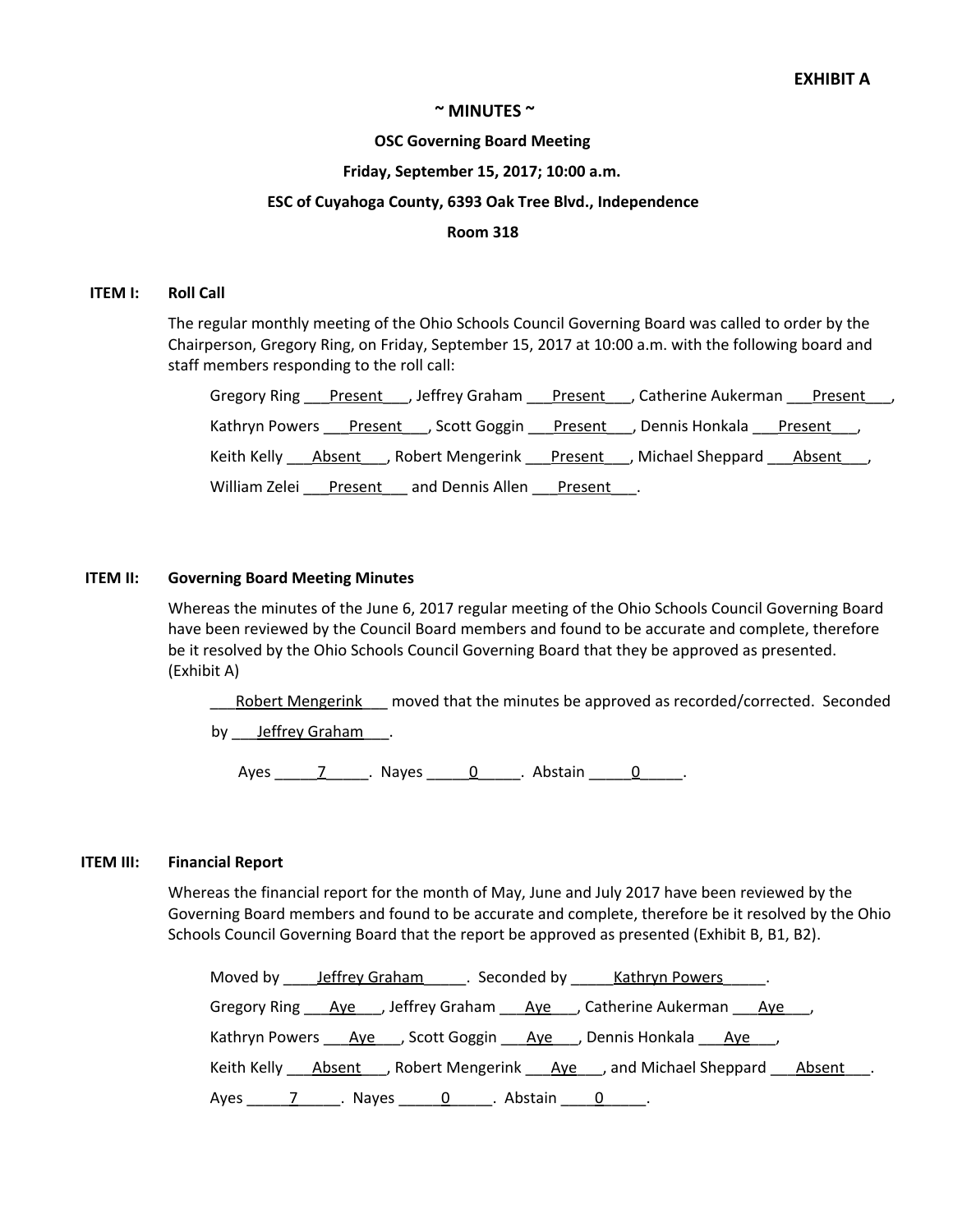# ITEM IV: Approval to transfer OSC General Fund June 30, 2017 ending SPCC balances (9013, 9014, 9015, 9016, **9018, 9019, 9027, 9029 9030, 9031) to SPCC 9012**

Whereas the OSC Governing Board approved using one Special Cost Center (SPCC) in the General Fund beginning July 1, 2017, therefore be it resolved by the OSC Governing Board that the SPCC 9013, 9014, 9015, 9016, 9018, 9019, 9027, 9029, 9030 and 9031 June 30, 2017 end balances be transferred to SPCC 9012.

| Cooperative Purchasing (SPCC 9013)                           | \$153,123.78                                                                                     |
|--------------------------------------------------------------|--------------------------------------------------------------------------------------------------|
| LEEMC (SPCC 9014)                                            | \$24,479.26                                                                                      |
| Special Programs (SPCC 9015)                                 | \$152,720.72                                                                                     |
| Prop/Fleet/Liability Ins. (SPCC 9016) \$522,544.12           |                                                                                                  |
| Professional Development (SPCC 9018) - \$2,515.23            |                                                                                                  |
| Electric Energy/P4s (SPCC 9019)                              | \$2,673,813.81                                                                                   |
| Natural Gas (SPCC 9027)                                      | \$3,295,466.74                                                                                   |
| Life Insurance (SPCC 9029)                                   | \$384,004.28                                                                                     |
| Health Alliance (SPCC 9030)                                  | \$39,046.22                                                                                      |
| Computer Tech Program (SPCC 9031) \$2,608.79                 |                                                                                                  |
| <u>TOTAL TRANSFER to SPCC 9012</u> \$7,245,292.49            |                                                                                                  |
| Moved by <u>Dennis Honkala</u> Seconded by Jeffrey Graham D. |                                                                                                  |
|                                                              | Gregory Ring <u>Aye</u> Jeffrey Graham <u>Aye</u> Catherine Aukerman Aye                         |
|                                                              | Kathryn Powers ____ Aye____, Scott Goggin ____ Aye____, Dennis Honkala ____ Aye____,             |
|                                                              | Keith Kelly ____ Absent ____, Robert Mengerink ____ Aye ____, Michael Sheppard ____ Absent ____, |
| William Zelei Aye and Dennis Allen Aye .                     |                                                                                                  |
|                                                              |                                                                                                  |
|                                                              |                                                                                                  |

# **ITEM V: Agreement between OSC and 247 Security, Inc./UbicaBus for school bus camera and global positioning systems (GPS)**

Be it resolved by the OSC Governing Board that the agreement between OSC and 247 Security, Inc./UbicaBus for school bus camera and global positioning systems displayed in Exhibit C be approved as presented effective July 1, 2017 and ending June 30, 2019 with the option to renew on a year to year basis, with a maximum of three (3) additional years, for a possible total of five years .

| Moved by Kathryn Powers Seconded by Robert Mengerink Fig.                         |
|-----------------------------------------------------------------------------------|
| Gregory Ring Ave , Jeffrey Graham Ave , Catherine Aukerman Ave ,                  |
| Kathryn Powers ___ Aye____, Scott Goggin ___ Aye____, Dennis Honkala ___ Aye____, |
| Keith Kelly <u>Absent</u> , Robert Mengerink Aye , Michael Sheppard Absent ,      |
|                                                                                   |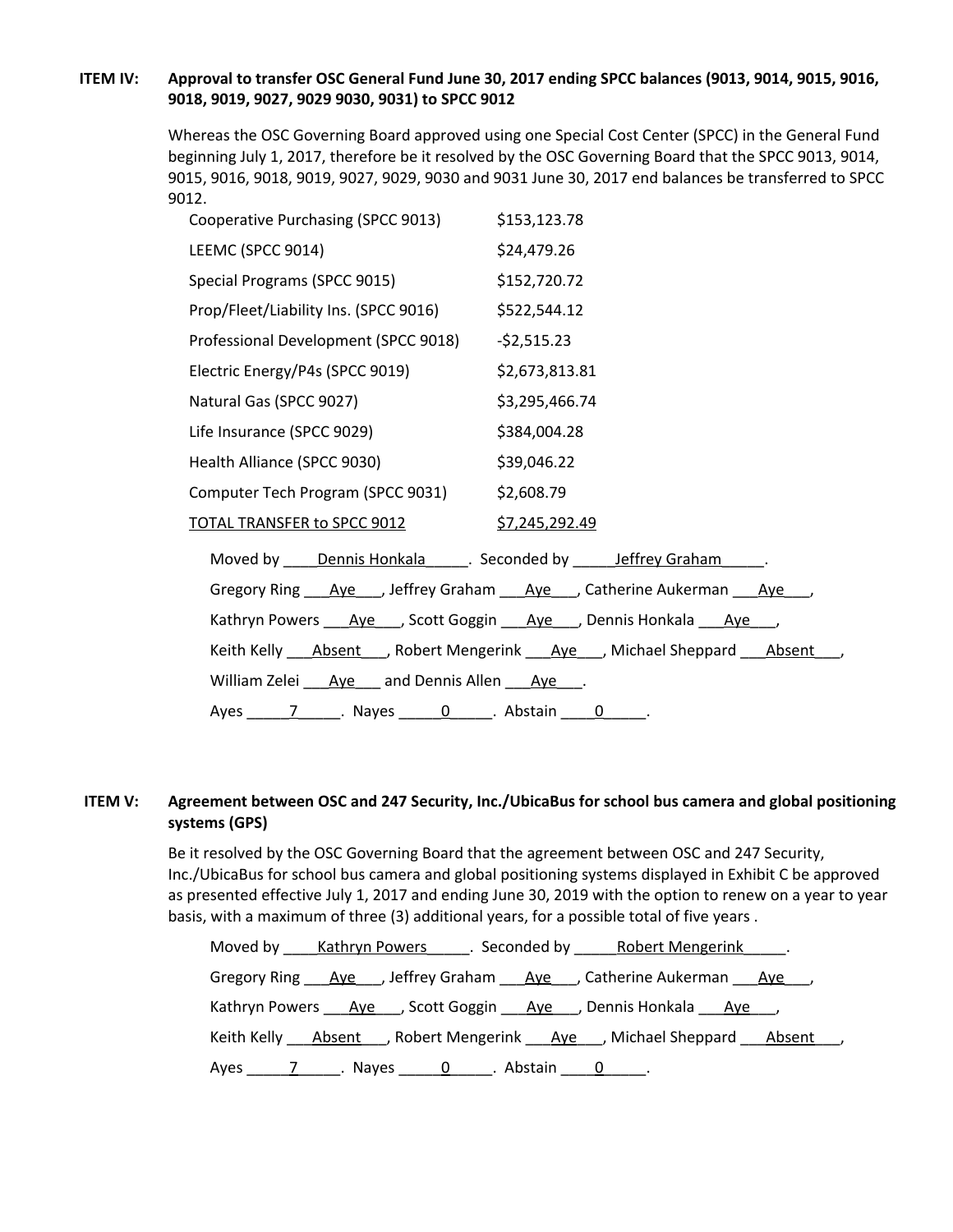### **ITEM VI: Agreement between OSC and BMS Cat for disaster recovery services**

Be it resolved by the OSC Governing Board that the agreement between OSC and BMS Cat for disaster recovery services displayed in Exhibit D be approved as presented effective July 1, 2017 through June 30, 2019.

| Moved by Scott Goggin Seconded by Dennis Honkala .                             |
|--------------------------------------------------------------------------------|
| Gregory Ring Aye , Jeffrey Graham Aye , Catherine Aukerman Aye                 |
| Kathryn Powers Ave , Scott Goggin Ave , Dennis Honkala Ave ,                   |
| Keith Kelly <b>Absent</b> , Robert Mengerink Aye and Michael Sheppard Absent . |
| Ayes 7 Nayes 0. Abstain 0.                                                     |

## ITEM VII: Approval of Ayersville Local Schools, Conneaut Area City Schools and South Range Local Schools as **new OSC members**

Whereas Ayersville Local Schools, Conneaut Area City Schools and South Range Local Schools have expressed an interest in joining the Ohio Schools Council to participate in certain cooperative purchasing programs, therefore be it resolved by the Ohio Schools Council Governing Board that Ayersville Local Schools (effective 7/1/17), Conneaut Area City Schools (effective 7/1/17) and South Range Local Schools (effective 9/1/17) be approved as members of the Ohio Schools Council.

| Moved by Catherine Aukerman Execonded by Robert Mengerink Fig.         |
|------------------------------------------------------------------------|
| Gregory Ring Aye , Jeffrey Graham Aye , Catherine Aukerman Aye ,       |
| Kathryn Powers Ave , Scott Goggin Ave , Dennis Honkala Ave             |
| Keith Kelly Absent , Robert Mengerink Aye and Michael Sheppard Absent. |
|                                                                        |

## **ITEM VIII: Approval of South Range Local Schools as new Life Insurance Program member**

Whereas South Range Local Schools has expressed an interest in joining the OSC Life Insurance Program effective September 1, 2017, therefore be it resolved by the Ohio Schools Council Governing Board that South Range Local Schools be approved as member of OSC Life Insurance Program effective September 1, 2017.

| Moved by leffrey Graham Seconded by Robert Mengerink Reflex            |
|------------------------------------------------------------------------|
| Gregory Ring Ave , Jeffrey Graham Ave , Catherine Aukerman Ave         |
| Kathryn Powers Ave , Scott Goggin Ave , Dennis Honkala Ave ,           |
| Keith Kelly Absent , Robert Mengerink Ave and Michael Sheppard Absent. |
|                                                                        |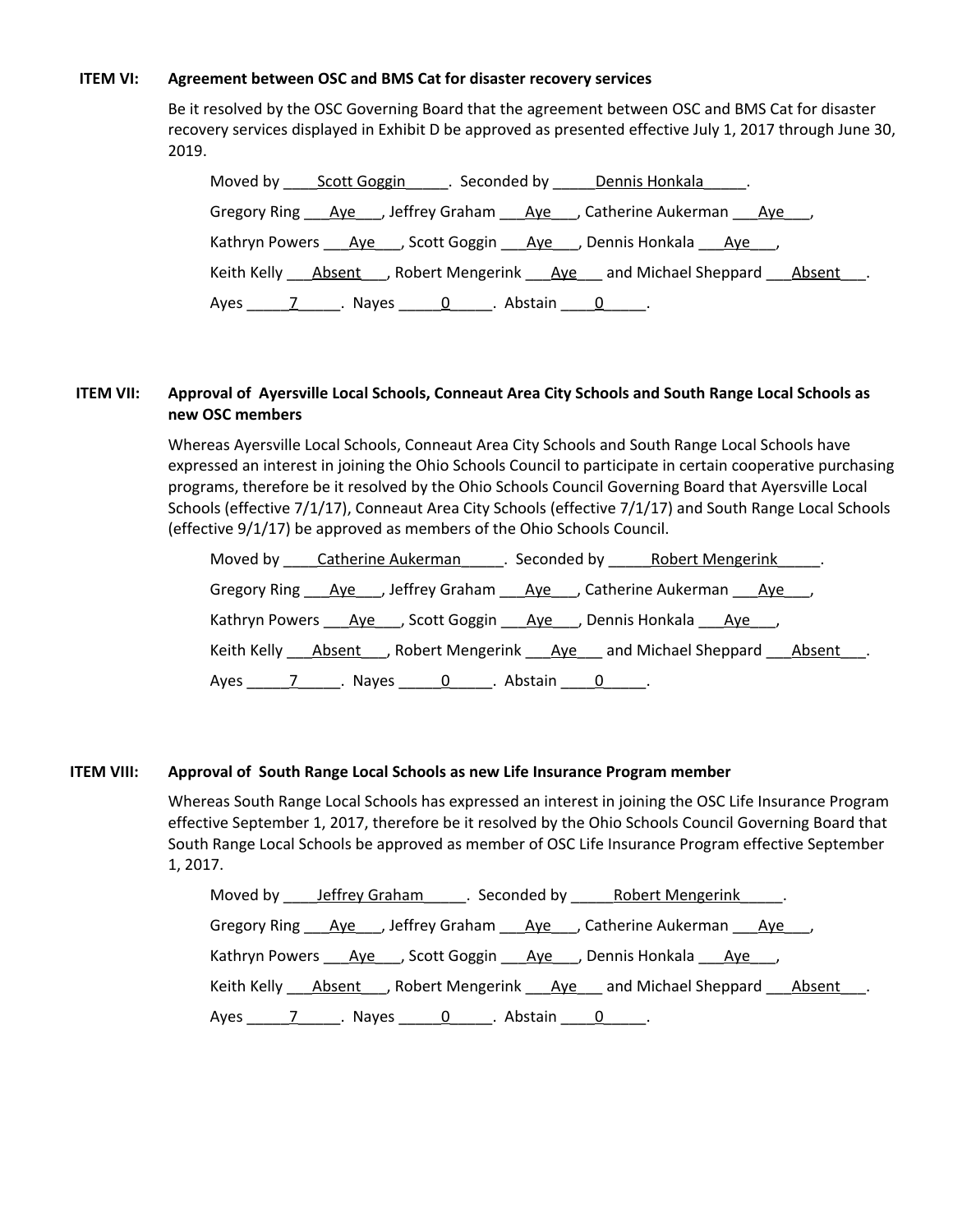## **ITEM IX: Approval of extended Paper Products Award 1/1/17 to 12/31/18**

Be it resolved by the Ohio Schools Council Governing Board that the extension of the Paper Product Award displayed in Exhibit E from January 1, 2017 through December 31, 2018 be approved as presented.

| Moved by Robert Mengerink Seconded by Jeffrey Graham .                 |
|------------------------------------------------------------------------|
| Gregory Ring Aye , Jeffrey Graham Aye , Catherine Aukerman Aye         |
| Kathryn Powers Aye , Scott Goggin Aye , Dennis Honkala Aye ,           |
| Keith Kelly Absent , Robert Mengerink Aye and Michael Sheppard Absent. |
|                                                                        |

# **ITEM X: Approval of final contracts with Edulog, PublicSchoolWorks, Timeware, Tyler Technologies, Inc. (GPS), and Zonar (GPS) and non-renewal contract with Bearacade National Control Systems and Pisanick Partners**

Whereas the OSC Governing Board authorized the Executive Director to enter into a contract with Bearacade National Control Systems LLC, Edulog (GPS), Pisanick Partners, PublicSchoolWorks, Timeware, Tyler Technologies, Inc. (GPS), and Zonar (GPS) and bring the contracts back to the Governing Board at the September 2017 meeting.

Therefore, be it resolved by the OSC Governing Board that the agreements with Edulog (GPS), PublicSchoolWorks, Timeware, Tyler Technologies, Inc. (GPS), and Zonar (GPS) displayed in Exhibit F be approved as presented. Note: The contracts with Bearacade National Control Systems LLC and Pisanick Partners were not renewed.

| Moved by Kathryn Powers Seconded by Robert Mengerink Robert            |
|------------------------------------------------------------------------|
| Gregory Ring Aye , Jeffrey Graham Aye , Catherine Aukerman Aye         |
| Kathryn Powers Ave , Scott Goggin Ave , Dennis Honkala Ave ,           |
| Keith Kelly Absent , Robert Mengerink Ave and Michael Sheppard Absent. |
|                                                                        |

## **ITEM XI: Approval of Agreement between OSC and Bottom Line Auctions, Inc.**

Be it resolved by the Ohio Schools Council Governing Board that the agreement between OSC and Bottomline Auctions, Inc. to dispose of any buses, vehicles and equipment with an estimated value exceeding one thousand dollars on any number of websites, advertisements, or wholesales outright for OSC member displayed in Exhibit G be approved as presented effective August 1, 2017 through July 31, 2018.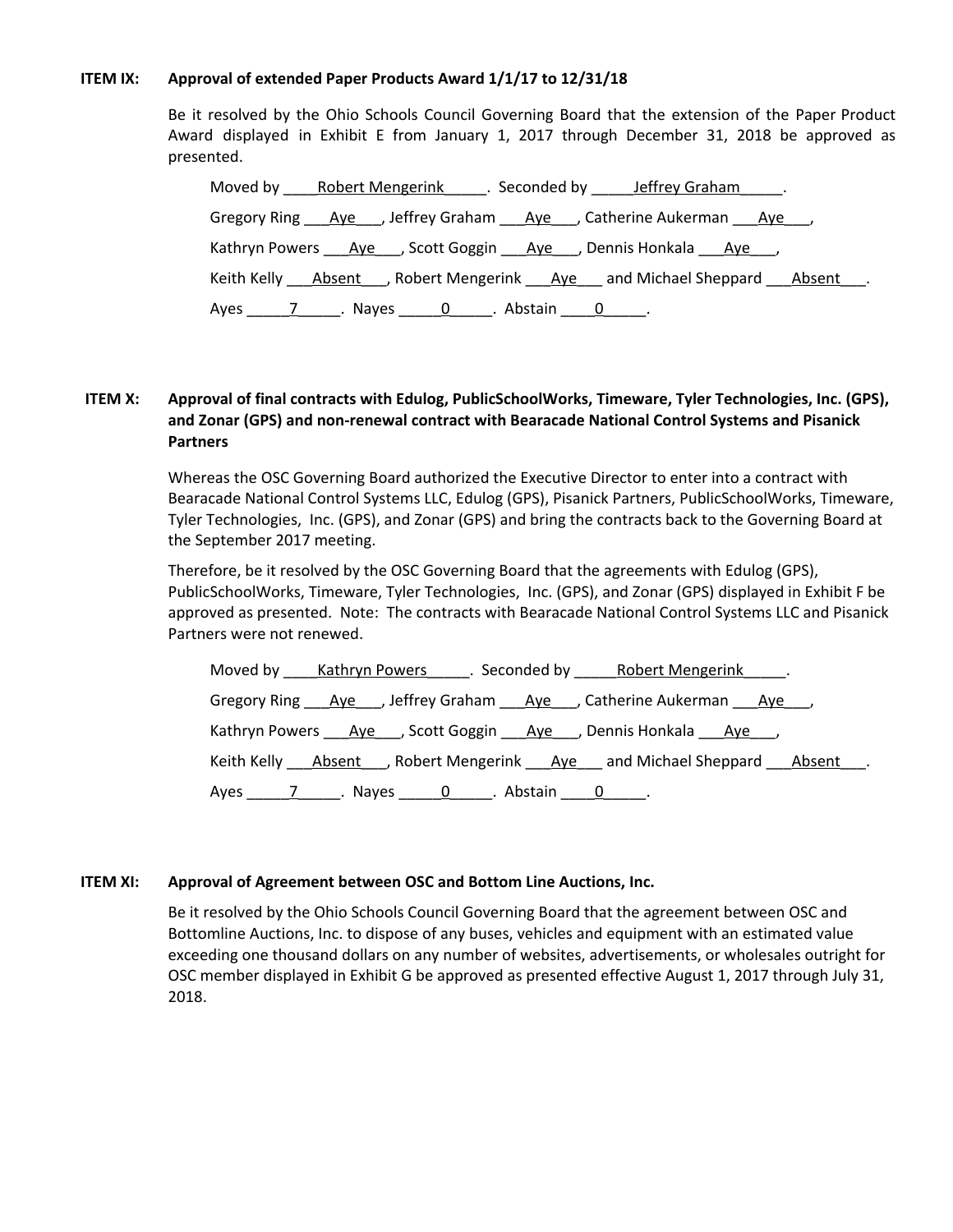| Moved by Kathryn Powers Seconded by Dennis Honkala                              |
|---------------------------------------------------------------------------------|
| Gregory Ring Aye , Jeffrey Graham Aye , Catherine Aukerman Aye                  |
| Kathryn Powers Ave , Scott Goggin Ave , Dennis Honkala Ave ,                    |
| Keith Kelly Absent , Robert Mengerink Ave and Michael Sheppard Absent .         |
| Ayes 7 ___________. Nayes <u>______0</u> ______. Abstain _____ <u>0</u> ______. |

### **ITEM XII: Approval of School Emergency Plan Participants and Cost**

Whereas Homeland Security discontinued services to assist Ohio districts in preparation and submission of the comprehensive emergency management plans for fiscal year 2018 and the Executive Director recommends that OSC provide assistance of school emergency plans at a cost of \$150 per school building to cover costs of contracting with a consultant to provide the Safety and Security Services and administration of the program.

Therefore be it resolved by the Ohio Schools Council Governing Board approve the Safety and Security Services Program for participants displayed in Exhibit H at cost of \$150 per building.

|                                                                             | Moved by _____ Scott Goggin_______. Seconded by _______ Jeffrey Graham_______. |  |
|-----------------------------------------------------------------------------|--------------------------------------------------------------------------------|--|
|                                                                             | Gregory Ring Aye , Jeffrey Graham Aye , Catherine Aukerman Aye                 |  |
|                                                                             | Kathryn Powers Aye , Scott Goggin Aye , Dennis Honkala Aye ,                   |  |
|                                                                             | Keith Kelly Absent , Robert Mengerink Ave , Michael Sheppard Absent ,          |  |
| William Zelei Aye and Dennis Allen Aye.                                     |                                                                                |  |
| Ayes 7 ___________. Nayes 1 _______ 0 _______. Abstain 1 ________0 _______. |                                                                                |  |

## **ITEM XIII: Approval of Independent Service Contract with Timothy Del Vecchio for Safety and Security Services**

Be it resolved by the Ohio Schools Council Governing Board that the Independent Service Contract displayed in Exhibit I with Timothy Del Vecchio for Safety and Security Services as related to School Safety Plan for August 1, 2017 to July 31, 2018 at pay rate of \$130 per program registered IRN school building be approved as presented.

| Moved by Dennis Honkala . Seconded by Jeffrey Graham .                 |
|------------------------------------------------------------------------|
| Gregory Ring Aye , Jeffrey Graham Aye , Catherine Aukerman Aye         |
| Kathryn Powers Ave , Scott Goggin Ave , Dennis Honkala Ave ,           |
| Keith Kelly Absent , Robert Mengerink Aye and Michael Sheppard Absent. |
| Ayes 7 Nayes 0. Abstain 0.                                             |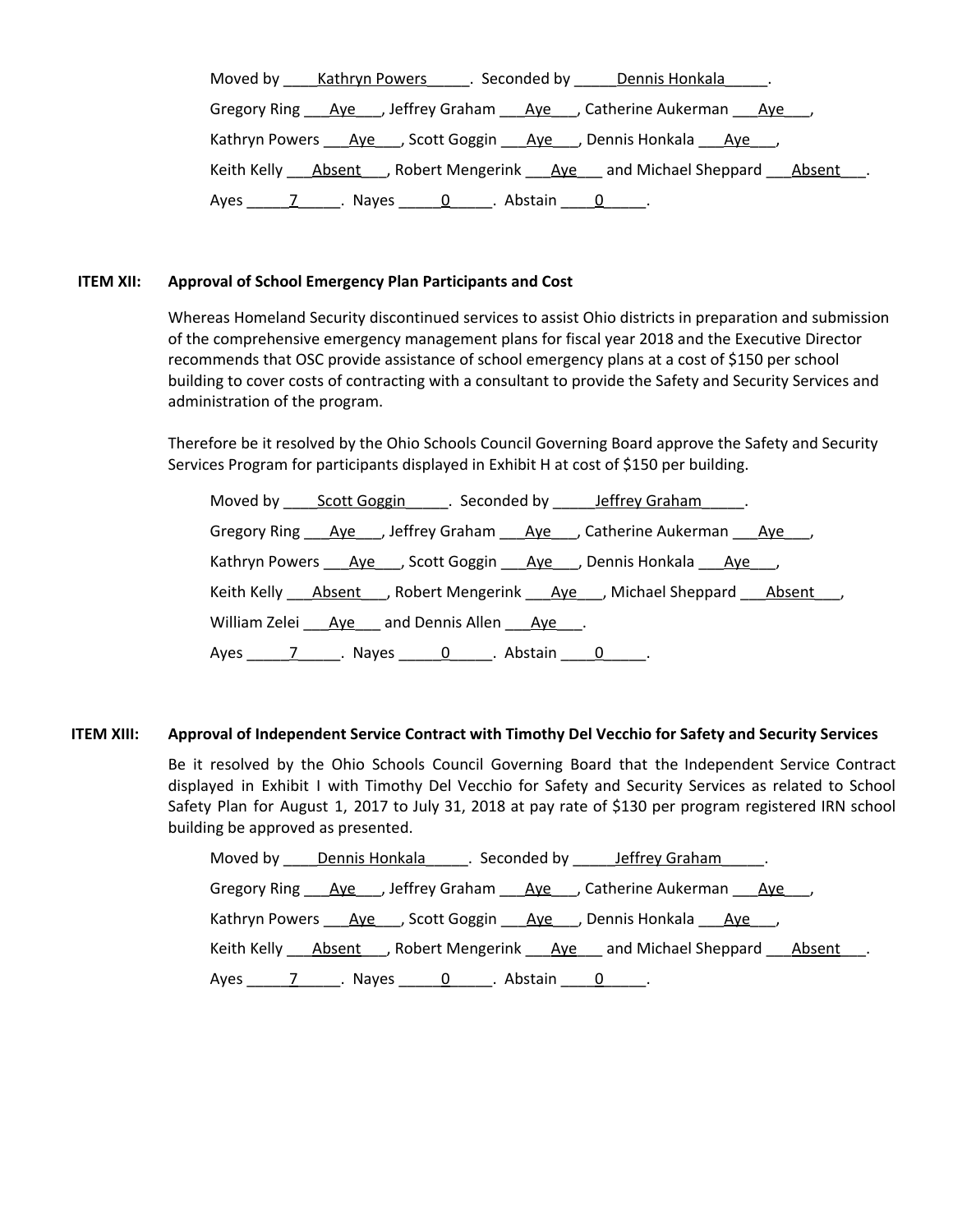# **ITEM XIV: Approval of Memorandum of Understanding between The Ohio Department of Public Safety, Division of Homeland Security (OHS) and the OSC**

Whereas, OSC has hired a former OHS evaluator, Timothy Del Vecchio as an Independent Consultant, to assist schools in its service area and OSC and Ohio Homeland Security wish to collaborate and share resources to better assist in development, maintenance and revisions to comprehensive emergency management plans that are submitted to the Ohio Department of Education.

Therefore, be it resolved by the Ohio Schools Council Governing Board that the Memorandum of Understanding between the Ohio Department of Public Safety, Division of Ohio Homeland Security and the Ohio Schools Council displayed in Exhibit J be approved as presented.

| Moved by Robert Mengerink Seconded by Dennis Honkala .                 |  |  |  |  |  |  |  |
|------------------------------------------------------------------------|--|--|--|--|--|--|--|
| Gregory Ring Aye , Jeffrey Graham Aye , Catherine Aukerman Aye         |  |  |  |  |  |  |  |
| Kathryn Powers Aye , Scott Goggin Aye , Dennis Honkala Aye ,           |  |  |  |  |  |  |  |
| Keith Kelly Absent , Robert Mengerink Aye and Michael Sheppard Absent. |  |  |  |  |  |  |  |
|                                                                        |  |  |  |  |  |  |  |

## **ITEM XV: Approval of Independent Service Contract with Tina Wasserbauer for Food Services**

Be it resolved by the Ohio Schools Council Governing Board that the Independent Service Contract displayed in Exhibit K with Tina Wasserbauer for Food Services effective September 15, 2017 to September 14, 2018 at pay rate of \$45.00 per hour be approved as presented.

| Moved by Kathryn Powers Seconded by Scott Goggin Formulation          |  |  |  |  |  |
|-----------------------------------------------------------------------|--|--|--|--|--|
| Gregory Ring <u>Aye</u> Jeffrey Graham Aye Jum and Nukerman Aye Jum   |  |  |  |  |  |
| Kathryn Powers Ave , Scott Goggin Ave , Dennis Honkala Ave ,          |  |  |  |  |  |
| Keith Kelly Absent , Robert Mengerink Ave , Michael Sheppard Absent , |  |  |  |  |  |
| William Zelei Aye and Dennis Allen Aye.                               |  |  |  |  |  |
| Ayes 7 Nayes 0. Abstain 0.                                            |  |  |  |  |  |

## **ITEM XVI: Approval of revised Job Descriptions for OSC staff**

Be it resolved that the Ohio Schools Council Governing Board approves the Job Descriptions as presented in Exhibit L.

Moved by \_\_\_\_Catherine Aukerman\_\_\_\_\_\_. Seconded by \_\_\_\_\_Scott Goggin\_\_\_\_\_. Gregory Ring Ave , Jeffrey Graham Ave , Catherine Aukerman Ave Kathryn Powers Aye , Scott Goggin Aye , Dennis Honkala Aye, Keith Kelly **Absent** , Robert Mengerink Aye and Michael Sheppard Absent . Ayes  $\overline{Z}$  Nayes  $\overline{Q}$  Abstain  $\overline{Q}$  .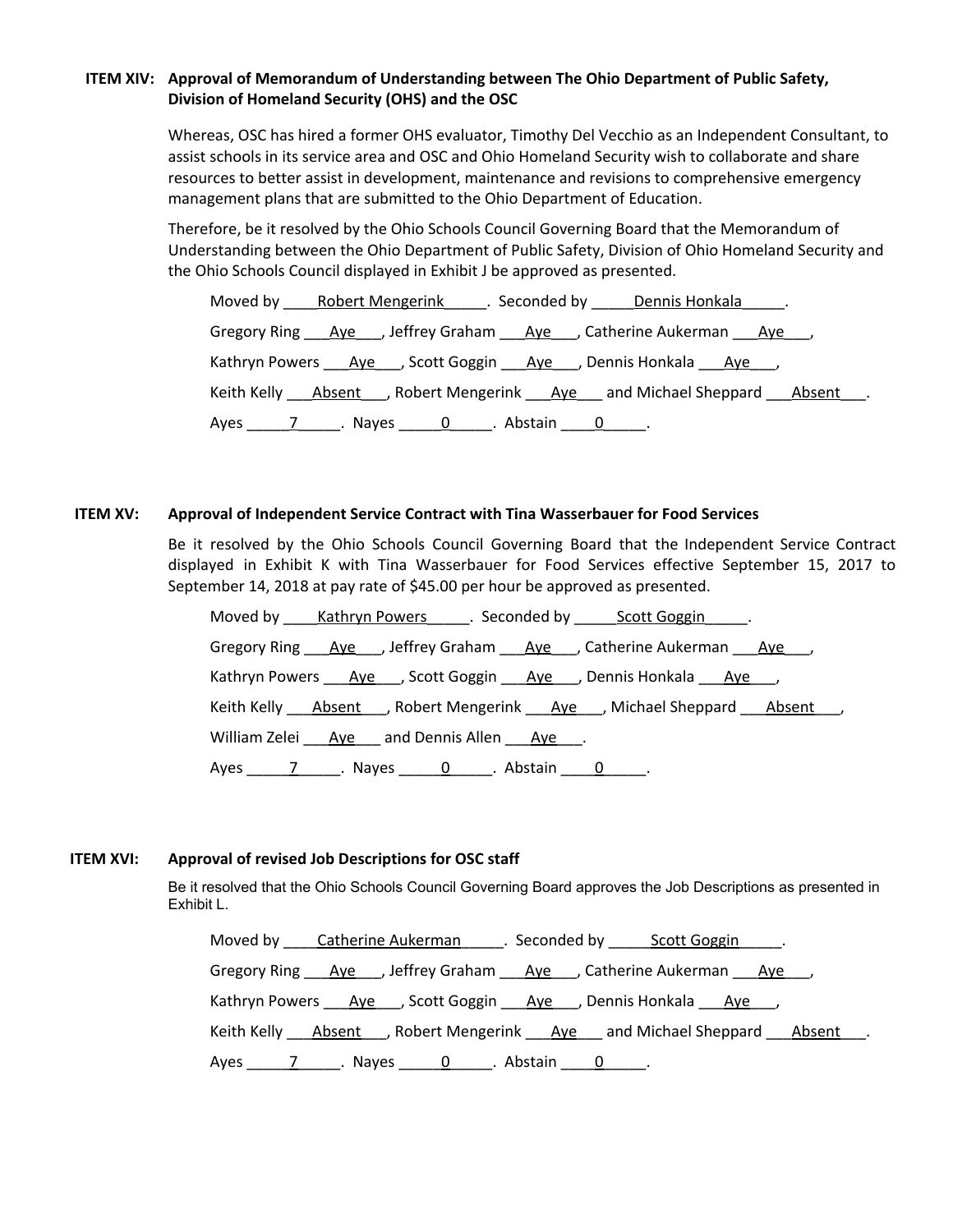# **ITEM XVII: Approval of Incentives for Members to Purchase from OSC awarded vendors within the eBuy Marketplace in FY18**

Whereas the Executive Director of the Ohio Schools Council recommends the approval of providing incentives to OSC members to use the eBuy Marketplace in FY18 to increase awareness of the ease of using the system and OSC contracts, therefore be it resolved by the Ohio Schools Council Governing Board that the Executive Director is authorized to create incentives in FY18 for OSC members that use the eBuy Marketplace. The credits issued to members will be reported back to the Board.

An example of the next incentive is displayed in Exhibit M.

| Moved by Scott Goggin Seconded by Kathryn Powers .                     |  |  |  |  |  |  |
|------------------------------------------------------------------------|--|--|--|--|--|--|
| Gregory Ring Aye , Jeffrey Graham Aye , Catherine Aukerman Aye         |  |  |  |  |  |  |
| Kathryn Powers Ave , Scott Goggin Ave , Dennis Honkala Ave ,           |  |  |  |  |  |  |
| Keith Kelly Absent , Robert Mengerink Ave and Michael Sheppard Absent. |  |  |  |  |  |  |
| Ayes ________________. Nayes ________0_______. Abstain ______0_______. |  |  |  |  |  |  |

## **ITEM XVIII: Approval to co-sponsor the Educational Office Professionals of Ohio (EOPO) Fall Conference**

Be it resolved by the Ohio Schools Council Governing Board that OSC co-sponsor and assist in promoting the Educational Office Professionals of Ohio (EOPO) Fall Conference that will be held on Friday, October 27, 2017 at the ESC of Cuyahoga County for school office personnel at a cost of \$350. (Exhibit N)

| Moved by Dennis Honkala Franconded by Scott Goggin Franconded by                                               |  |  |  |
|----------------------------------------------------------------------------------------------------------------|--|--|--|
| Gregory Ring Aye, Jeffrey Graham Aye, Catherine Aukerman Aye,                                                  |  |  |  |
| Kathryn Powers Ave , Scott Goggin Ave , Dennis Honkala Ave ,                                                   |  |  |  |
| Keith Kelly Absent , Robert Mengerink Aye and Michael Sheppard Absent .                                        |  |  |  |
| Ayes 11.1 Ayes 1.1 Ayes 2.1 Abstain 2.1 Ayes 2.1 Ayes 2.1 Ayes 2.1 Ayes 2.1 Ayes 2.1 Ayes 2.1 Ayes 2.1 Ayes 2. |  |  |  |

## **ITEM XIX: Discussion Items**

- **- Power4Schools**
- **- eBuy Marketplace and OCEPC**
- **- Ebuy Credits Issued in July 2017**

In May 2017, the OSC Board approved distribution of \$100 credit vouchers for any purchase of \$100 or more through the eBuy Marketplace to OSC members that attended the Vendor Fair on 4/7/17.

The following (8) districts received a \$100 credit on their OSC fees for \$100 or more in purchases on the eBuy Marketplace from April 7, 2017 to June 13, 2017:

Ashtabula County ESC - purchased \$197.97 Black River Local Schools - purchased \$233.32 Buckeye Local Schools (Ashtabula County) - purchased \$104.78 Cleveland Heights/University Heights City Schools - purchased \$526.75 Coventry Local Schools - purchased \$982.80 Heights Libraries - \$178.65 Sheffield/Sheffield Lake City Schools - purchased \$3,116.40 Warrensville Heights City Schools - \$101.04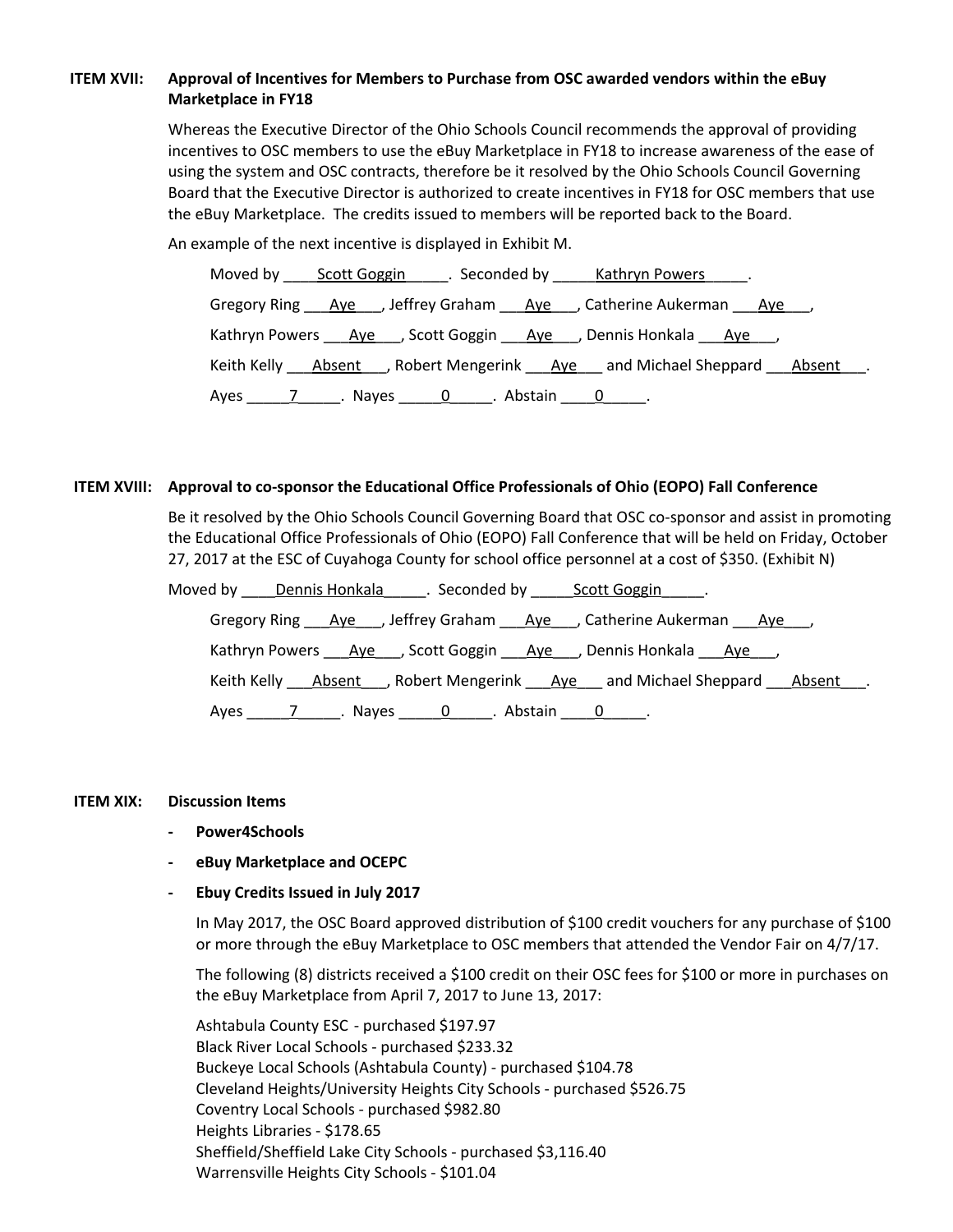- **- School Emergency Plan Services**
- **- OSBA Conference**
- **- Reminder of 2017-18 Board Meeting Dates with changes noted:**

OSC Governing Board Meeting:

| Friday, September 15, 2017                               | $10:00$ a.m. | ESC of Cuyahoga County, 6393 Oak Tree Blvd.,<br>Independence |
|----------------------------------------------------------|--------------|--------------------------------------------------------------|
| Tuesday, October 24, 2017<br>*date changed from 10/25/17 | $1:45$ p.m.  | The City Club of Cleveland, 850 Euclid Ave., Cleveland       |
| Friday, November 17, 2017                                | 10:00 a.m.   | ESC of Cuyahoga County, 6393 Oak Tree Blvd.,<br>Independence |
| Friday, December 8, 2017                                 | 10:00 a.m.   | ESC of Cuyahoga County, 6393 Oak Tree Blvd.,<br>Independence |
| Friday, January 19, 2018                                 | $1:45$ p.m.  | The City Club of Cleveland, 850 Euclid Ave., Cleveland       |
| Friday, February 9, 2018                                 | 10:00 a.m.   | ESC of Cuyahoga County, 6393 Oak Tree Blvd.,<br>Independence |
| Friday, March 16, 2018                                   | TBA          | <b>TBA</b>                                                   |
| Friday, April 13, 2018*<br>*date changed from 4/20/17    | 10:00 a.m.   | ESC of Cuyahoga County, 6393 Oak Tree Blvd.,<br>Independence |
| Tues, May 11, 2018                                       | 12:45 p.m.   | Holiday Inn, 6001 Rockside Road, Independence                |
| Tuesday, June 12, 2018                                   | 10:30 a.m.   | Embassy Suites, 5800 Rockside Woods Blvd.,<br>Independence   |

# OSC Bi-annual Assembly Meeting:

Tuesday, September 26, 2017; 11:00 a.m.; ESC of Cuyahoga County, 6393 Oak Tree Blvd., Independence Tuesday, May 11, 2018; 11:00 a.m.; Holiday Inn, 6001 Rockside Road, Independence

## **ITEM XX: Adjournment**

Motion for adjournment.

Moved by \_\_\_\_Robert Mengerink\_\_\_\_\_. Seconded by \_\_\_\_\_Jeffrey Graham\_\_\_\_\_. Gregory Ring \_\_\_<u>Aye</u> \_\_\_, Jeffrey Graham \_\_\_\_<u>Aye</u> \_\_\_, Catherine Aukerman \_\_\_\_<u>Aye</u> \_\_\_, Kathryn Powers \_\_\_\_Aye\_\_\_, Scott Goggin \_\_\_\_Aye\_\_\_, Dennis Honkala \_\_\_Aye\_\_\_, Keith Kelly \_\_\_Absent \_\_\_, Robert Mengerink \_\_\_\_Aye \_\_\_ and Michael Sheppard \_\_\_\_Absent \_\_\_. Ayes \_\_\_\_\_7\_\_\_\_\_. Nayes \_\_\_\_\_0\_\_\_\_\_. Abstain \_\_\_\_0\_\_\_\_\_.